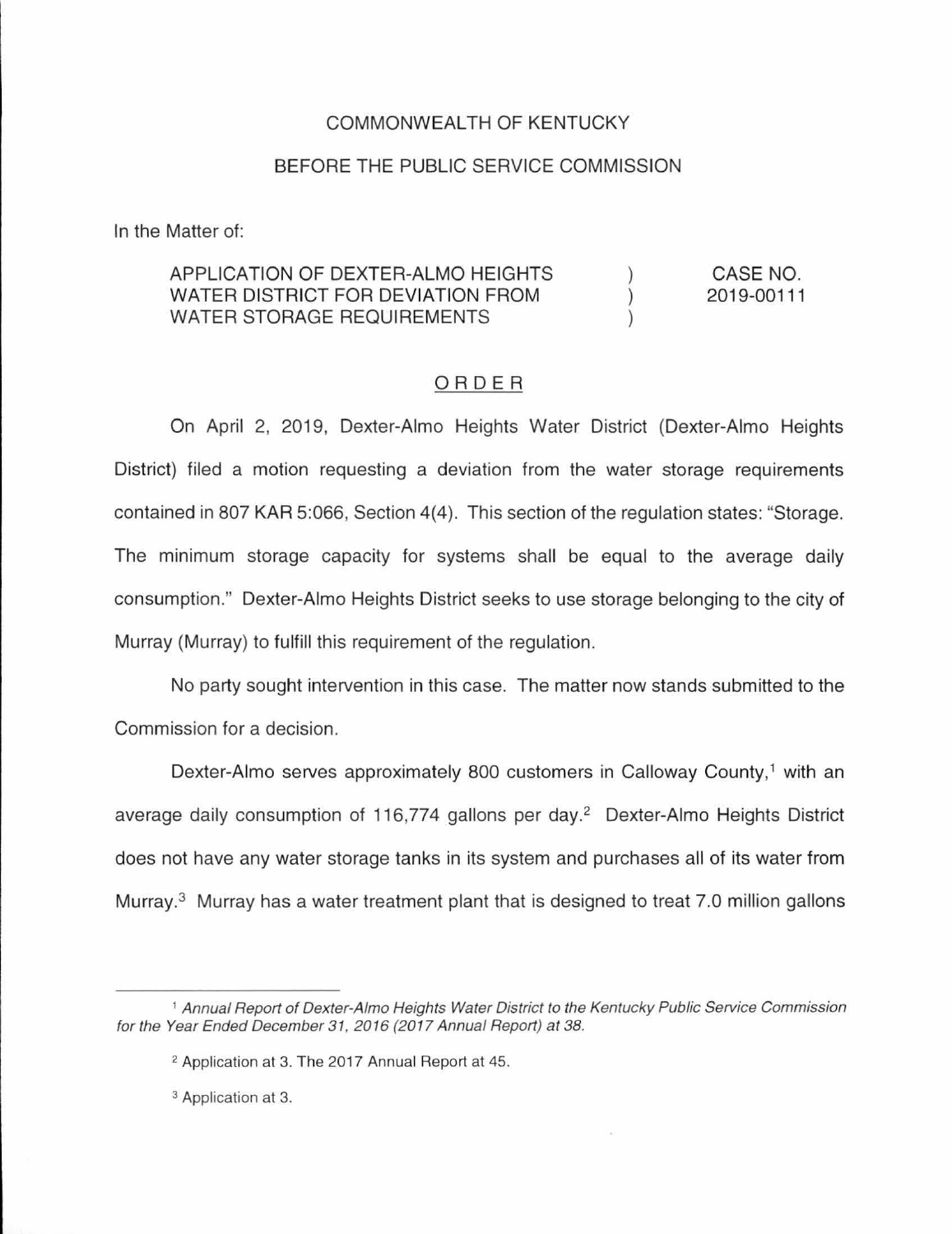per day (mgd).<sup>4</sup> Murray averages water usage between 3.0 mgd and 4.5 mgd, including sales of water to other water systems.<sup>5</sup> Murray provided Dexter-Almo Heights District a letter dated March 20, 2019, stating that it agrees to provide potable water to Dexter-Alme Heights District "in sufficient quantity and pressure." The agreement is for three years beginning January 1, 2019, through December 31 , 2021 , at which time the terms of the agreement may be reviewed and extended if agreed to by both parties. The letter does not mention allocating storage specifically for Dexter-Alme Heights District in the Murray system.<sup>6</sup>

Dexter-Alme Heights District has no plans to construct any water storage tanks within the next five years. Dexter-Alme Heights District claims it does not have the financial means to take on a project of such magnitude without assistance from outside funding sources. Dexter-Alme Heights District states it has no need for a water storage project because the storage available from Murray has been sufficient in the past.<sup>7</sup>

It appears that Dexter-Alme Heights District has provided adequate maintenance for its system. Dexter-Almo Heights District has experienced ten line-break incidents in the past three years. All but three water outages have lasted no more than four hours.<sup>8</sup>

In the past, this Commission has allowed utilities to comply with 807 KAR 5:066, Section 4(4), by obtaining an allocation of storage capacity from an interconnected water utility. Previously, Dexter-Alme Heights District was granted deviations for water storage.

 $5/d$ 

 $6$  Id.

<sup>&</sup>lt;sup>4</sup> Id., Attachment A.

<sup>7</sup>Id., Attachment C, D.

<sup>&</sup>lt;sup>8</sup> Id., Attachment B.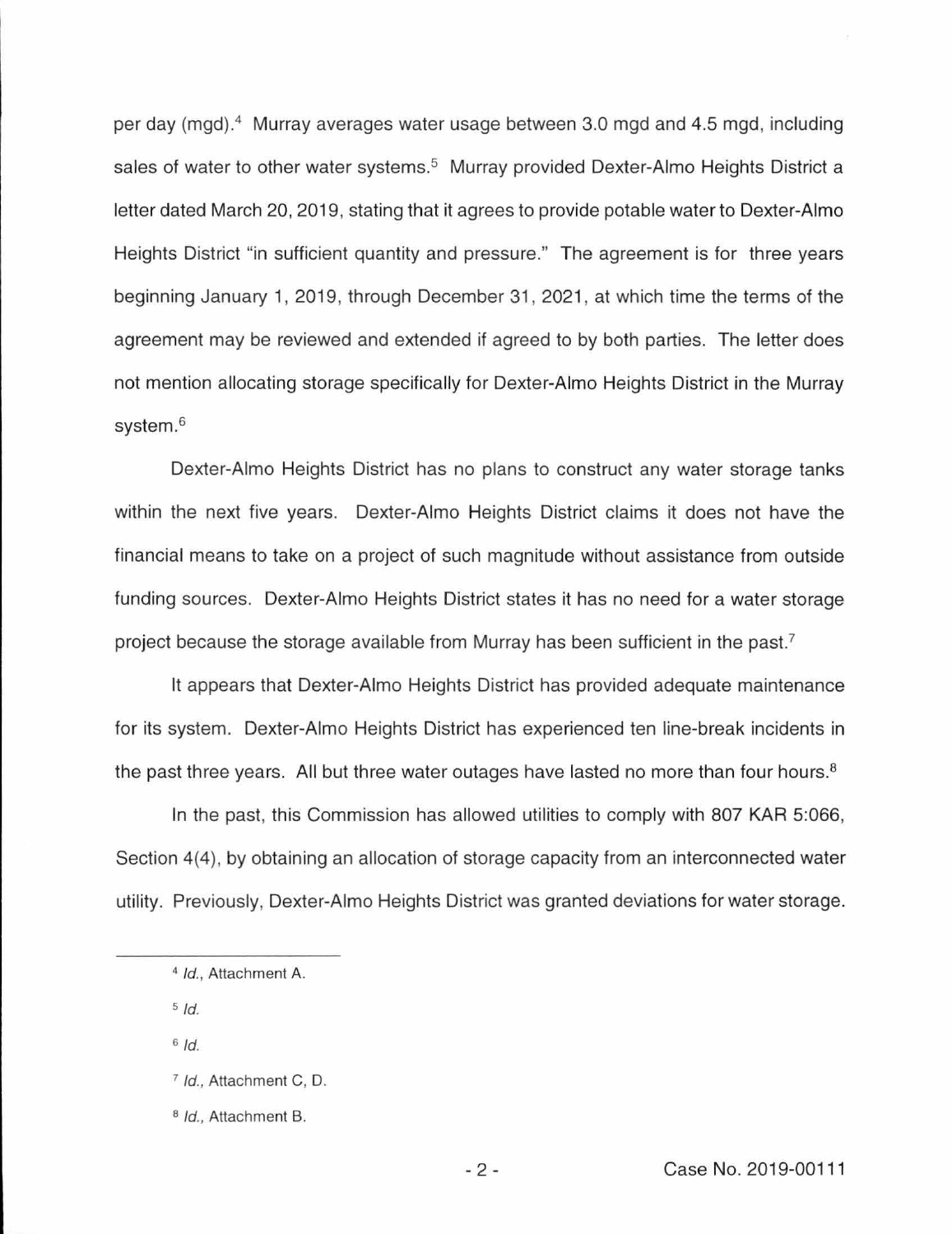On March 11, 1994, the Commission granted Dexter-Almo Heights District a deviation from 807 KAR 5:066, Section 4(4), in Case No. 1994-00011.9 That deviation was based on a letter from Murray stating that it would provide Dexter-Almo Heights District's needed storage. Similar approval was granted in Case No. 1991-00399 on January 7, 1992. Dexter-Almo Heights District recently was granted a deviation from 807 KAR 5:066, Section 4(4) in Case No. 2016-00114.<sup>10</sup> The Murray tank located closest to Dexter-Almo Heights District's two connections with Murray is the Murray Hwy 641 Tank, which has a capacity of 500,000 gallons. It is located approximately 1,000 feet from Dexter-Almo Heights District's connection with Murray on U.S. 641 and located approximately three miles from Dexter-Almo Heights District's connection with Murray on Brinn Road.<sup>11</sup>

Having reviewed the application and being otherwise sufficiently advised, the Commission finds that:

1. The record for this case is complete.

2. Dexter-Almo Heights District has no water storage tanks in its system.

3. Dexter-Almo Heights District has an average daily water consumption of approximately 116, 174 gallons per day.

4. Murray has the ability to provide Dexter-Almo Heights District with the needed capacity until December 31, 2021.

5. Murray would meet the Commission's minimum storage requirements if it were subject to Commission regulation.

<sup>&</sup>lt;sup>9</sup> Case No. 1994-00011, The Application of Dexter-Almo Heights Water District for a Deviation pursuant to 807 KAR 5:066, Section 4(4), Regarding Water Storage, (Ky. PSC March 11,1994).

<sup>&</sup>lt;sup>10</sup> Case No. 2016-00114, Application of Dexter-Almo Heights Water District Requesting Deviation From Requirements of 807 KAR 5;066, Section 4(4). (Ky. PSC June 6, 2016).

<sup>&</sup>lt;sup>11</sup> Application, at 5.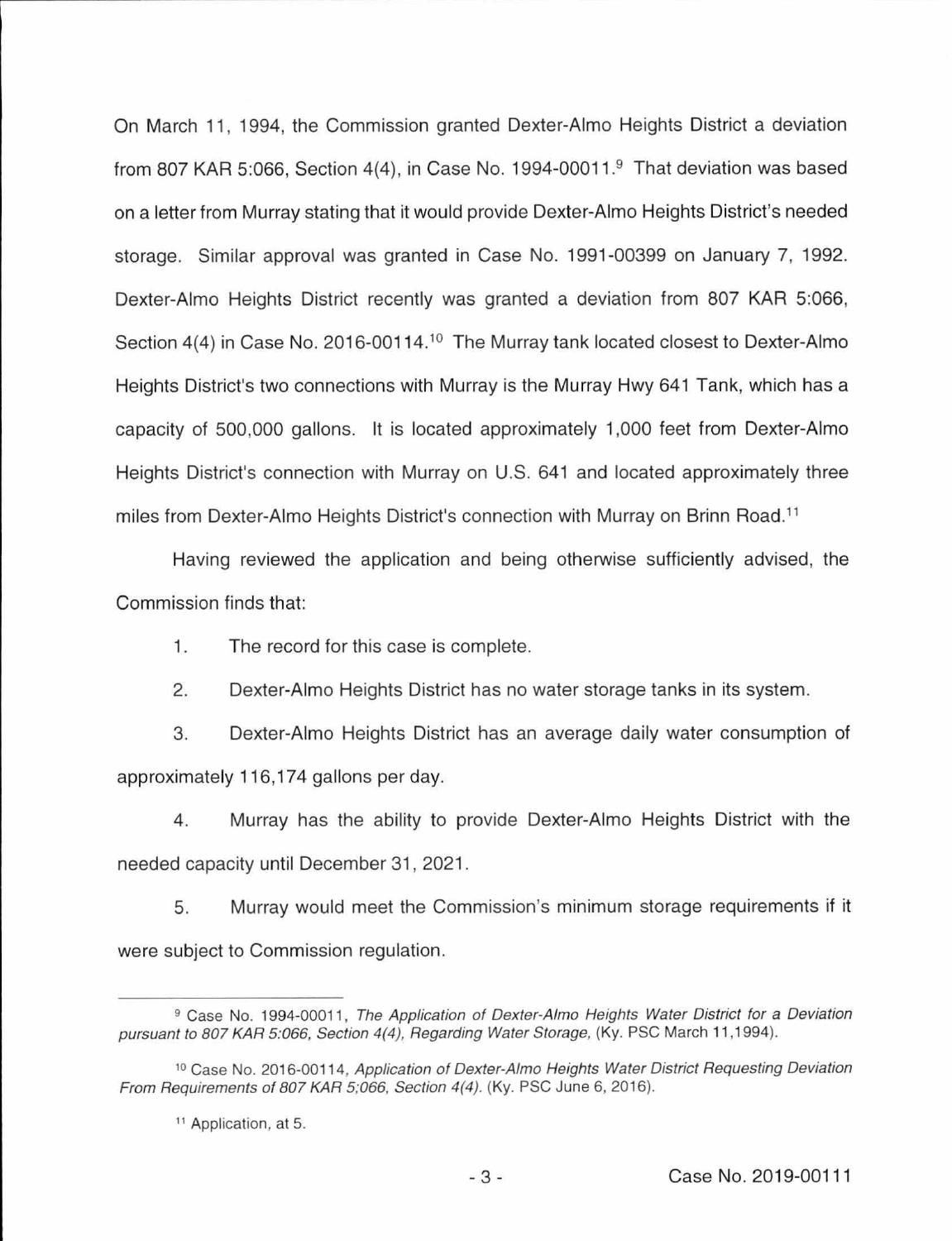IT IS THEREFORE ORDERED that:

1. Dexter-Alma Heights District request to deviate from the water storage requirements of 807 KAR 5:066, Section 4(4), is approved through December 31, 2021.

2. Dexter-Alma Heights District shall inform the Commission if changes occur in either system that would cause Murray to have insufficient storage for Dexter-Alma Heights District.

3. Any documents filed in the future pursuant to ordering paragraph 2 of this Order shall reference this case number and shall be retained in post-case correspondence file.

4. This case is closed and removed from the Commission's docket.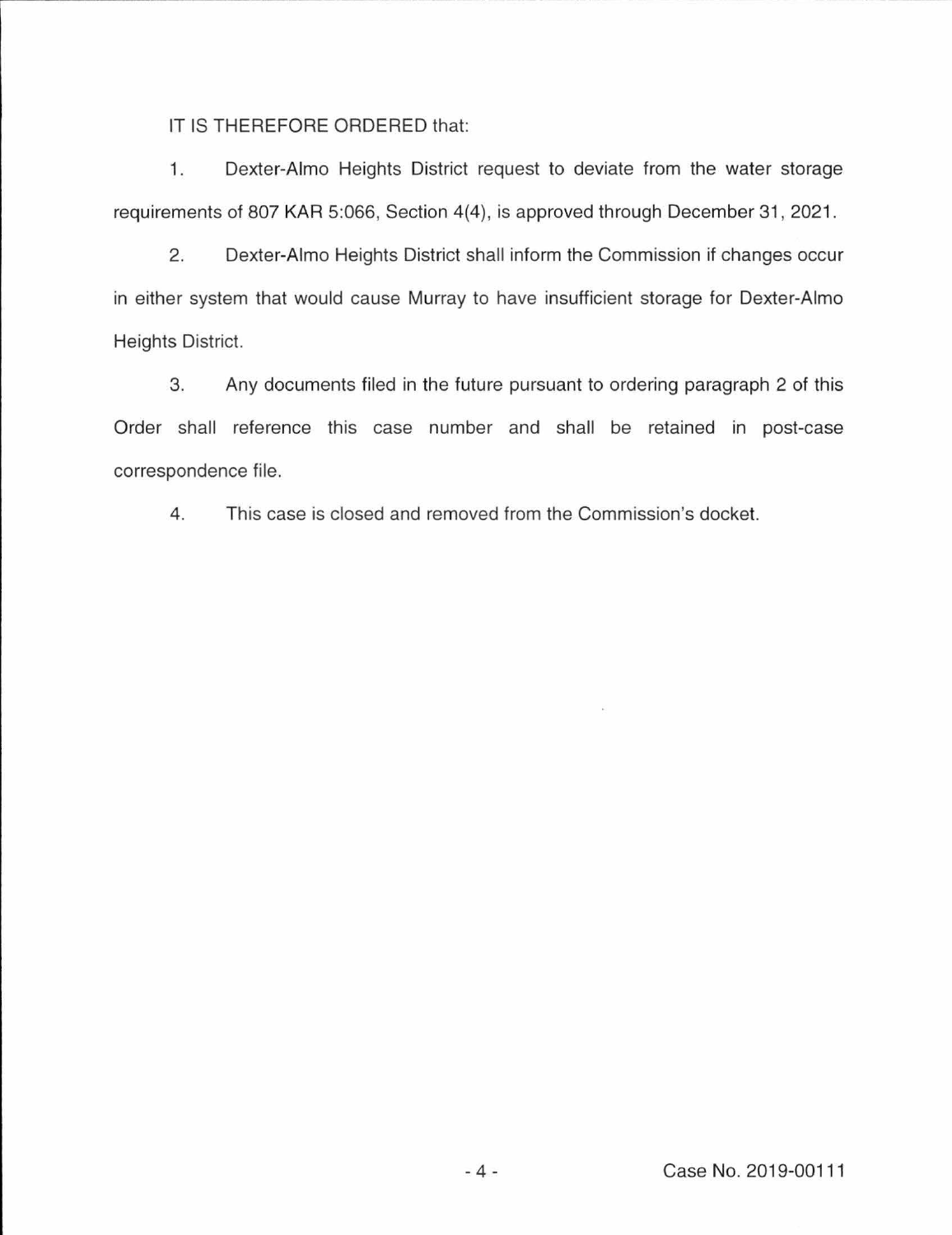By the Commission

| <b>ENTERED</b> |             |  |                                              |
|----------------|-------------|--|----------------------------------------------|
|                | MAY 23 2019 |  |                                              |
|                |             |  | <b>KENTUCKY PUBLIC</b><br>SERVICE COMMISSION |

ATTEST:<br>Oliven R. Punso Executive Director

Case No. 2019-00111